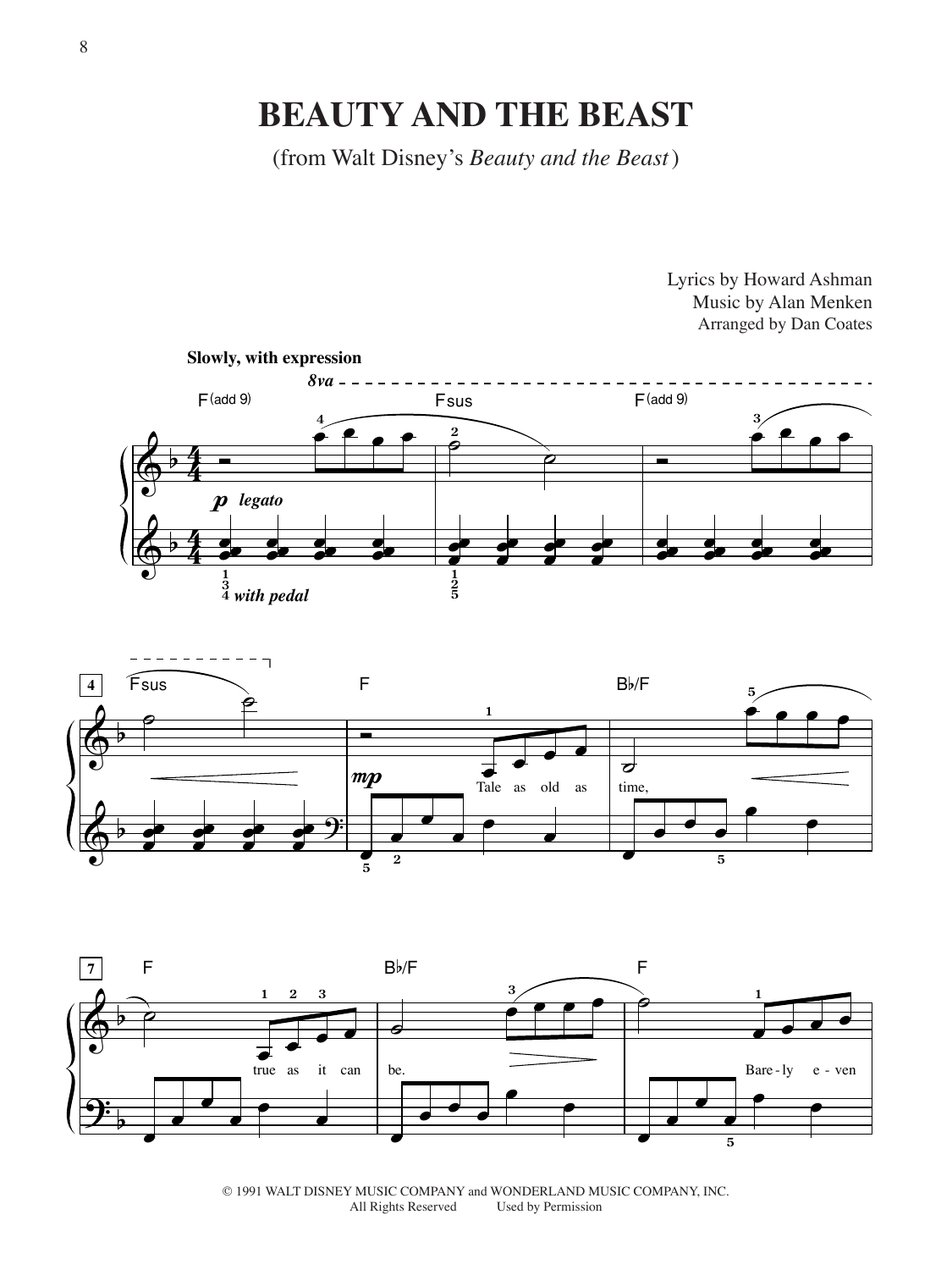#### **DON'T RAIN ON MY PARADE**

(from *Funny Girl*)



© 1963, 1964 (Copyrights Renewed) by BOB MERRILL and JULE STYNE Publication and Allied Rights Assigned to WONDERFUL MUSIC, INC. and CHAPPELL-STYNE, INC. and Administered by CHAPPELL & CO., INC. All Rights Reserved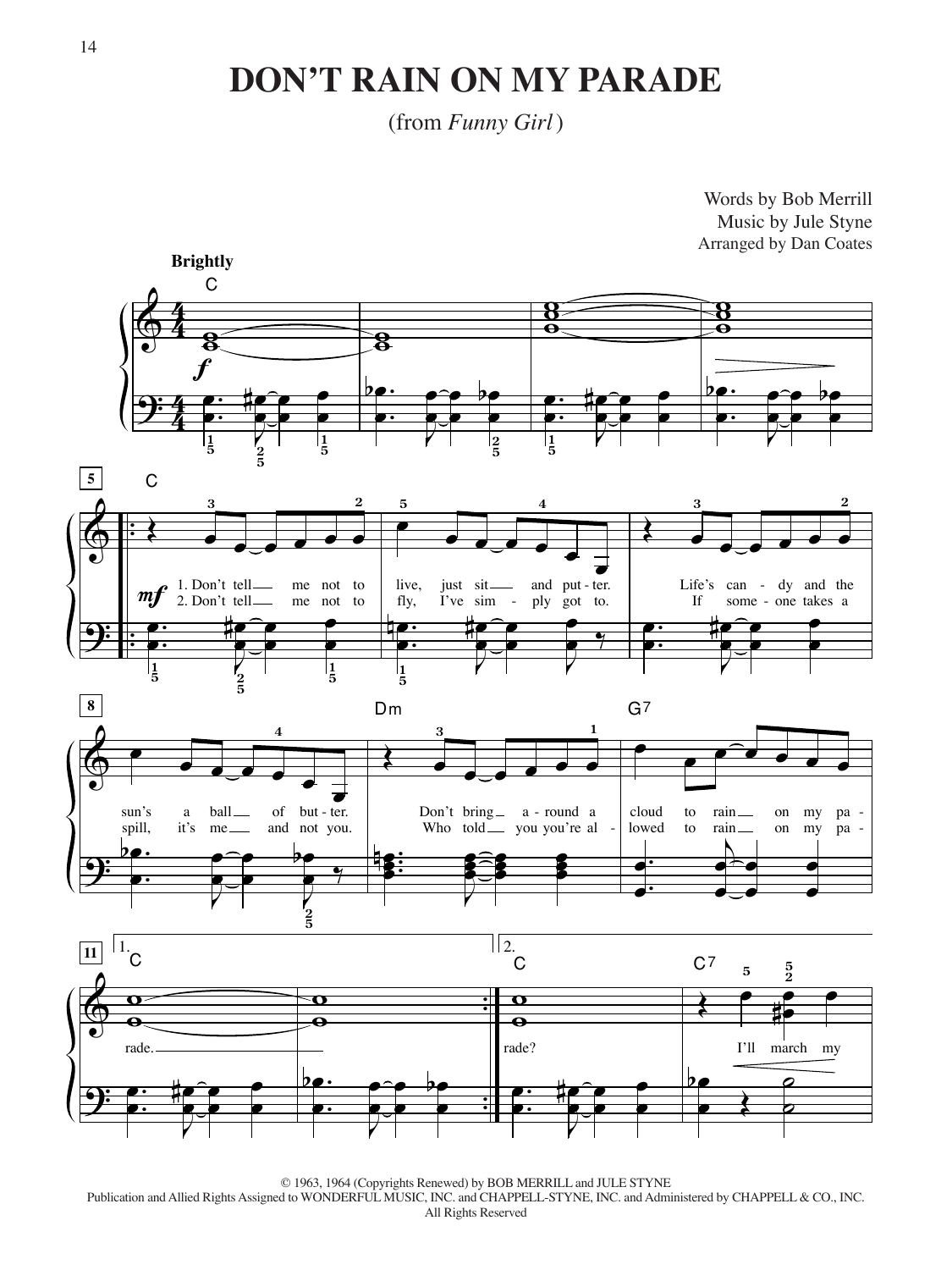## **IF EVER I WOULD LEAVE YOU**

#### (from *Camelot*)

Music by Frederick Loewe Lyrics by Alan Jay Lerner Arranged by Dan Coates



<sup>© 1960 (</sup>Renewed) by ALAN JAY LERNER and FREDERICK LOEWE Publication and Allied Rights Assigned to CHAPPELL & CO., INC. All Rights Reserved

œ

**2**

**2**